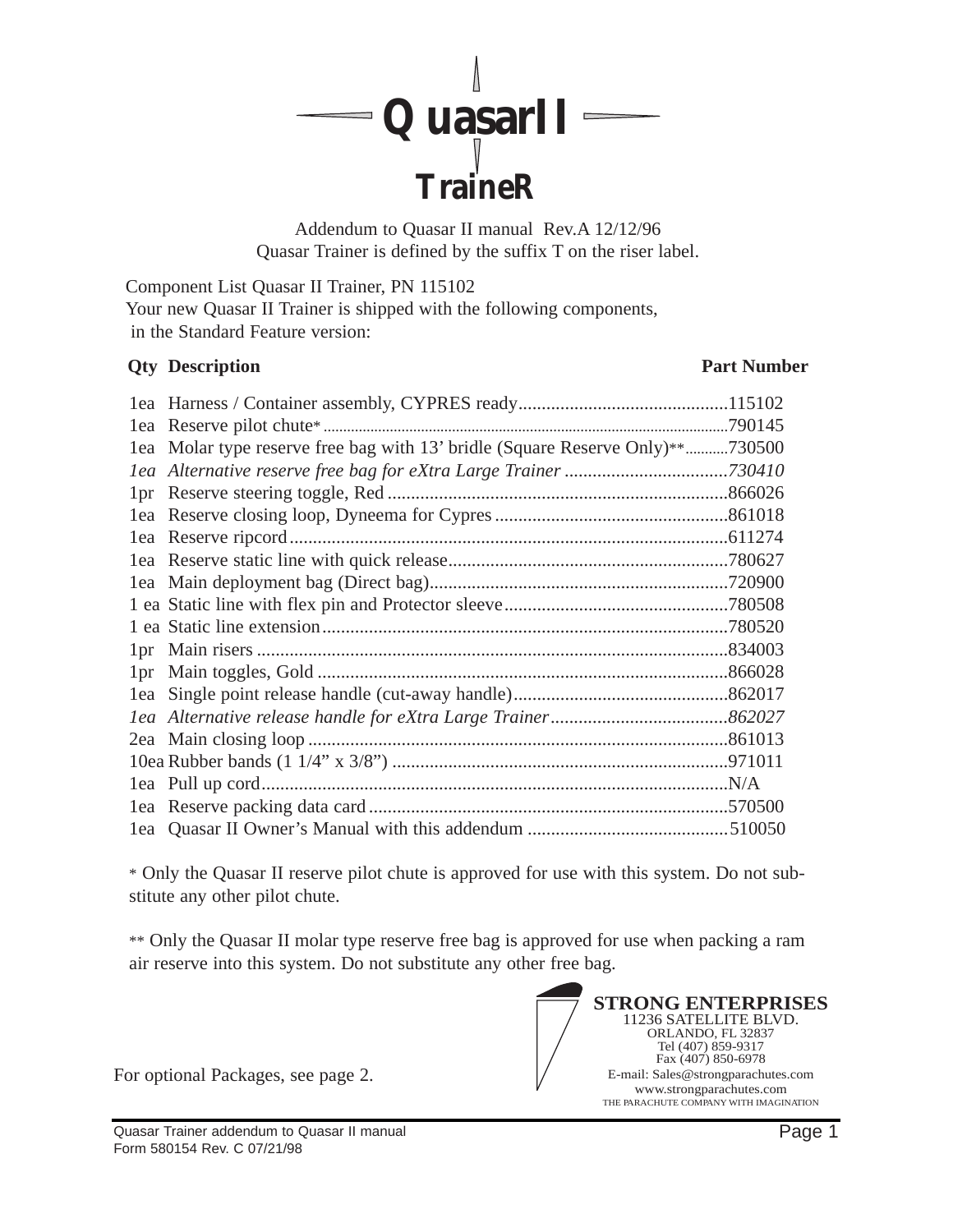

### **Optional Free Fall Package (PN 099705) includes the additional components:**

### **Qty Description Part Number**

### **Optional AFF Package (PN 099706) includes the additional components:**

#### **Qty Description Part Number**

#### **Optional Free Fall/AFF Combo Package (PN 099707) includes the additional components:**

### **Qty Description Part Number**

## 1ea Hand deploy pilot chute, non collapsible, 33"........................................................790433 1ea Grabber main pilot chute...............................................................................................790130 1ea Main bridle.....................................................................................................810155 1ea Main deployment bag ...................................................................................720800 *1ea Alternative main deployment bag for eXtra Large Trainer...........................720780* 1 ea AFF release handle ........................................................................................862205 1ea Main ripcord with PVC handle......................................................................688184

### **Optional Pilot Chute Assist package (PN 099706) includes the additional components:**

## **Oty Description Part Number**

1ea Pilot Chute Assist (male and female).......................................................................780513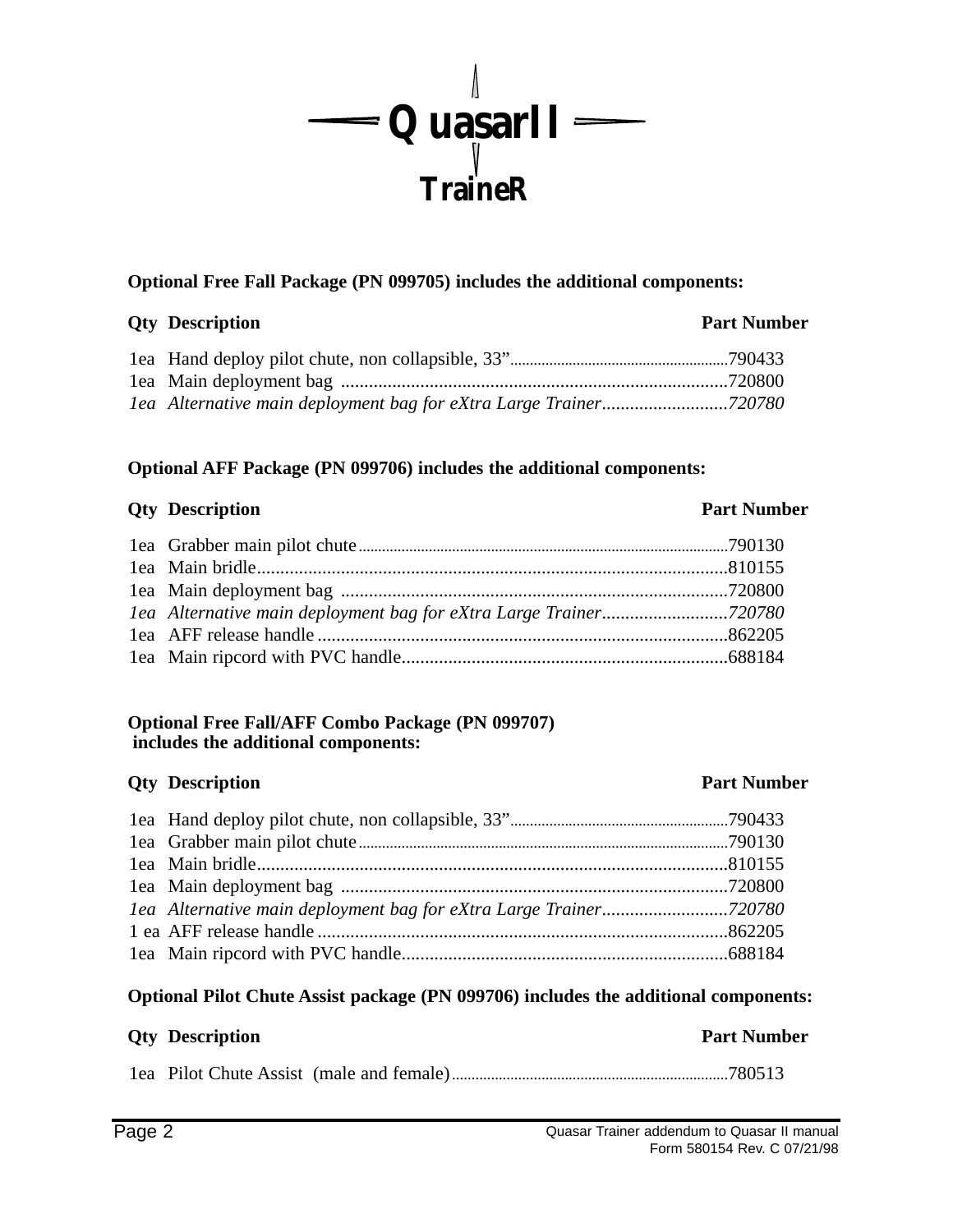# Assembly of the Quasar II Trainer with Direct Bag

1. Install Static Line Extension (PN 780520) to Direct Bag using Lark's Head knot. Pull tight

2. Thread other end of S/L Extension up through static line loop, then thread static line snap through S/L extension and pull through rest of S/L.



3.Pull tight. Make sure that Flex Pin is at bottom of S/L loop. *Do Not connect assembly to canopy.*